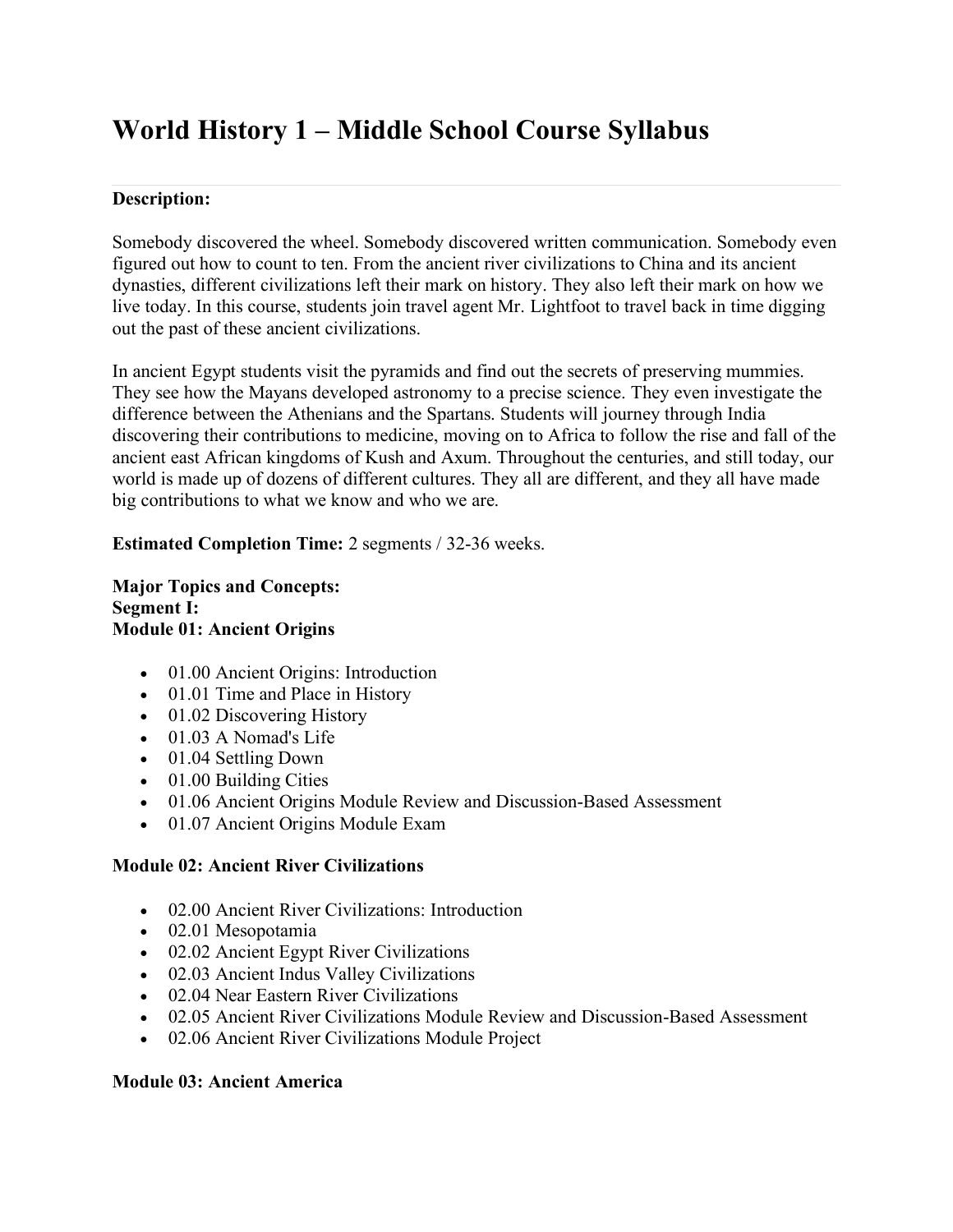- 03.00 Ancient America: Introduction
- 03.01 The Maya
- 03.02 The Aztecs
- 03.03 The Incas
- 03.04 Native Americans
- 03.05 Ancient America Module Review and Discussion-Based Assessment
- 03.06 Ancient America Module Exam

# **Module 04: Ancient Greece**

- 04.00 Ancient Greece: Introduction
- 04.01 Rise of Greece
- 04.02 Democratic Government in Athens
- 04.03 Sparta and Athens
- 04.04 War in Greece
- 04.05 Empire of Alexander
- 04.06 Greek Gods and Culture
- 04.07 Ancient Greece Module Review and Discussion-Based Assessment
- 04.08 Ancient Greece Module Project
- 04.09 Segment One Exam

#### **Segment II Module 05: Ancient Rome**

- 05.00 Ancient Rome: Introduction
- 05.01 Origins of Rome
- 05.02 The Roman Republic
- 05.03 Beginnings of Roman Culture
- 05.04 The Roman Empire
- 05.05 The Fall of the West
- 05.06 The Contributions of Rome
- 05.07 Ancient Rome Module Review and Discussion-Based Assessment
- 05.08 Ancient Rome Module Exam

## **Module 06: Ancient India**

- 06.00 Ancient India: Introduction
- 06.01 India's Vedic Age
- $\bullet$  06.02 Hinduism
- 06.03 Buddhism
- 06.04 The Maurya Empire
- 06.05 The Gupta Empire
- 06.06 Ancient India Module Review and Discussion-Based Assessment
- 06.07 Ancient India Module Project

# **Module 07: Ancient China**